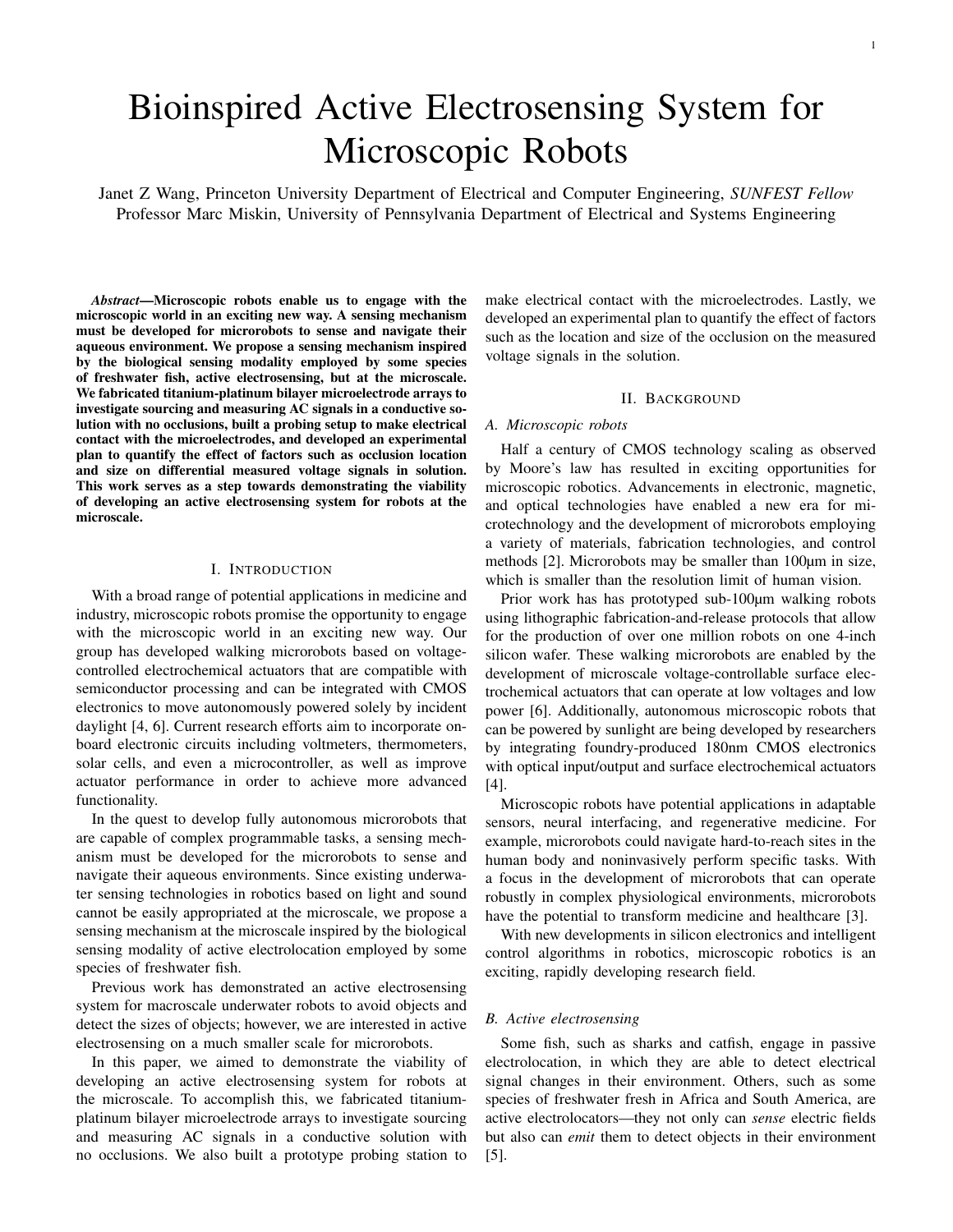

Fig. 1. Example of active electrosensing in 2D. The two blue circles represent the source electrodes as electric dipoles, and the two purple circles represent the measurement electrodes that measure the voltage signal at their locations. All electrodes are equidistant from the center. The green lines are equipotential contours. 1a shows the scenario with no occlusion, in which we measure a differential potential between M1 and M2 of zero. 1b shows the scenario with an occlusion (represented by the pink circle). The red box highlights the perturbation to the electric field due to the occlusion. In this scenario, we measure a nonzero differential potential between M1 and M2.

The principle of biological active electrolocation is that objects with an impedance that differs from their aqueous environment distort the electric field generated by the fish, and sensors on the fish's body detect these field distortions [7].

Biological active electrosensing has inspired the development of a new sensing modality for robots. At the macroscale, in addition to echolocation (sensing using sound perturbations), robotic active electrosensing may be used for detecting objects in darkness, where vision proves to be ineffective. Researchers developed a robotic sensing system for underwater target localization at the macroscale with a 46cm long robot, focusing on designing and testing active motion and statistical learning algorithms to localize spherical and ellipsoidal objects [1].

Figure 1 shows an example of the concept of active electrosensing in a system.

#### III. MATERIALS AND METHODS

The microelectrode arrays (Ti and Pt bilayer patterned on a glass wafer substrate) were fabricated using photolithography, physical vapor deposition, and lift-off processes in a micro- /nanofabrication facility. Figure 2 shows images of the fabricated microelectrode arrays. See Appendix A for the detailed fabrication procedure.

In order to source and measure voltage signals on our fabricated microelectrodes, we built a probe station to make electrical contact with the square electrodes with a side length of 70µm, the thickness of a human hair. The electrodes fabricated on the glass slide were placed at the bottom of a glass petri dish filled with phosphate buffered saline (PBS) 1X or deionized water to vary solution conductivity. Four platinum/iridium probes with a tip diameter of 2µm and 25:1 taper (two for sourcing and two for measuring) were mounted to four Signatone SP-100 Precision In-Line Micropositioners. Probes were lowered into the solution and carefully placed in electrical contact with electrode pads using the microposi-



Ħ ē A  $\begin{array}{c} 0.01 & 0.01 & 0.01 & 0.01 \\ 0.00 & 0.01 & 0.01 & 0.01 \\ \end{array}$ ≣ e <u>www.</u> **BEATHER** 

(b)

Fig. 2. Microelectrode array fabrication results. 2a shows an image of the electrodes on a 1-inch glass wafer substrate. 2b shows a micrograph of the center of the wafer pattern with the square electrodes tested in this paper shown in the bottom left corner. Micrograph by Lucas Hanson.

tioners to move probes with micrometer precision and Zeiss Stereo Microscope to view the probes and electrodes.

Figure 1 shows the concept of active electrosensing but with the sourced voltages as DC electric dipoles. In our system, however, our source and measurement electrodes are platinum and thus a sinusoidal AC voltage signal must be sourced because platinum electrodes act as capacitors in our voltage range of 100mV. When no occlusions are present, the differential voltage of M1 and M2 is zero. When an occlusion is present, the occlusion disrupts the electric field and result in a nonzero differential M1 and M2 voltage measurement. Sinusoidal AC voltage with an amplitude of 100mV and frequency of 500Hz was sourced (S- and S+) and two voltage signals were measured (M1 and M2) using the PicoScope 5000D Series oscilloscope and corresponding PicoScope 6 software. Probes were connected to the PicoScope via BNC connections. Figure 3b shows the prototype probing setup and a magnified image of the four probe tips contacting the platinum microelectrode pads in solution.

Our main experiment involved sweeping the location of the measurement electrodes and measuring the peak-peak voltages of the signal in solution. We also varied the experimental parameters of solution conductivity, source frequency, source voltage amplitude, and probe submersion depth to define their effect on the measured voltage signal. We were primarily concerned with the differential peak-peak voltage between the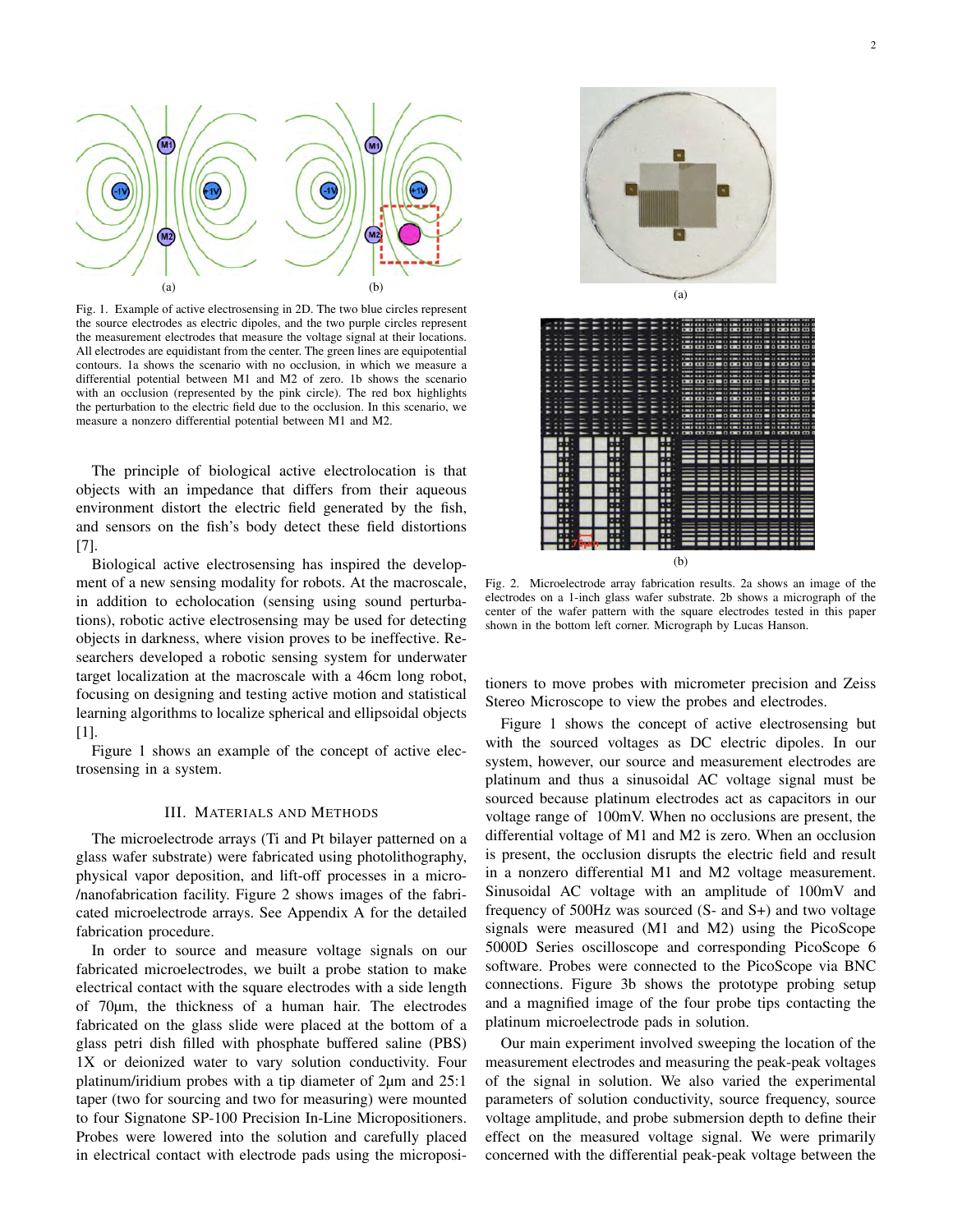

(a)



(b)

Fig. 3. Probing microelectrodes. 3a shows the probing station setup with the stereo microscope and four micromanipulators each with a platinum/iridium probe. The function generator and oscilloscope are not shown. 3b is an image of the four probe tips contacting the platinum electrode pads as seen in the Zeiss Stereo Microscope.

M1 and M2 electrodes:  $V_M$ .

To test the concept of active electrosensing at the microscale, an occlusion between the electrodes must be introduced. A photomask defining four experiments varying occlusion and electrode pad parameters was designed and an experimental plan to fabricate Ti-Pt bilayer microelectrode arrays with occlusions of SU-8 photoresist was developed. Photomasks used in photolithography were designed in LayoutEditor.

Figure 4 shows the photomask design for future occlusion experiments. Windows around the array of experiments in the second photomask were added to make course aligning easier. Alignment pads provided by the Quattrone Nanofabrication Facility were used to align the two layers (metal and SU-8) during photolithography. The first photomask defines the locations and sizes of the source and measurement electrodes as well as the text labels. The second mask defines the locations and sizes of the occlusion in each experiment.

#### IV. RESULTS AND DISCUSSION

We did not observe any significant difference in the measured differential voltage signal when the distance of measurement electrode M2 from source electrode S+ was increased, as shown in Figure 5. The average peak-peak of the measured voltage signal should theoretically decrease as the measurement electrode is moved farther away from the source



(a)



Fig. 4. Experiments with occlusions defined on photomask. 4a shows one block with all four experiments. 4b shows the full mask design with  $16 \times 19 =$ 304 blocks. Ti and Pt depositions (first photomask) are shown in blue. SU-8 (second photomask) is shown in green.

electrode due to the resistivity of the solution. This result shows that further experimentation and probing setup revision is needed to determine the viability of active electrosensing at the microscale with no occlusions.

We verified that the measured voltage signal differed depending on whether the measurement probe was in contact or not in contact with the electrode, as shown in Figure 6 in the change in  $V_M$  at a z-distance above pad of 0mm (probe in contact with electrode pad) and 1mm (probe not in contact with electrode pad).

We also found that the measured differential peak-peak voltage signal increases as the platinum/iridium probe is lifted above the electrode pad. This shows the strong dependence of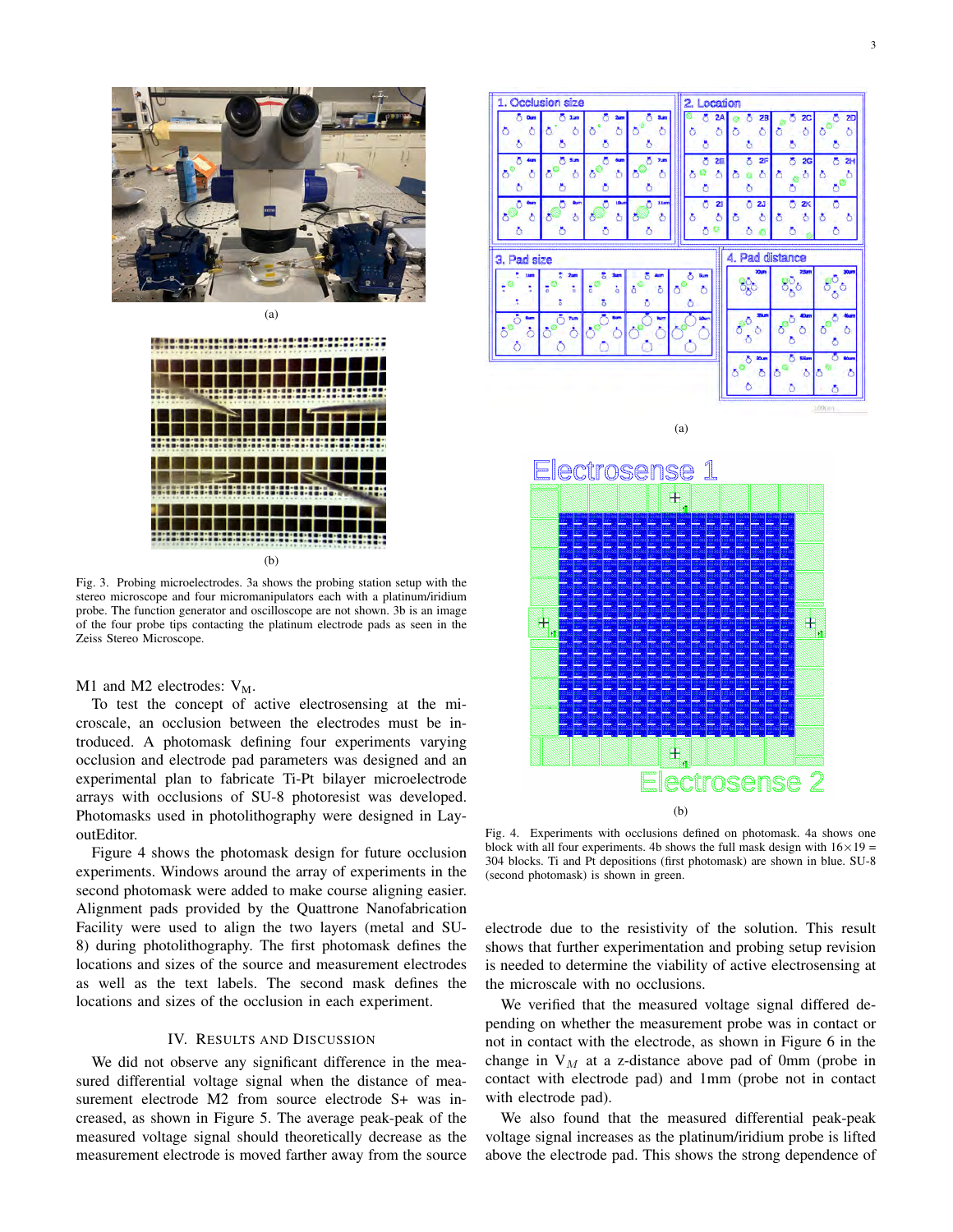

Fig. 5. No observed difference in measured differential signal as measurement probe moves farther away from source probe.  $V_M$  is the differential peak-peak voltage between M1 and M2.



Fig. 6. Dependence of measured differential signal on measurement probe submersion depth. A z-distance above pad of 0 means the measurement probe is in contact with the electrode pad. A z-distance of 11mm is when the probe tip is in air and not in the solution.

the measured voltage signal on the properties of the probe. The measured differential voltage peak-peak signal has a higher dependency on probe submersion depth in DI water compared to PBS.

Using this probing setup, we sourced and measured AC signals by making electrical contact to the four microelectrodes with the probes. We identified a rough dependence in the measured differential voltage as we varied the location of the measurement probe but were unable to measure a trend above the noise floor of the system. To investigate further, we varied experimental parameters and identified the dependence of the measured voltage signal on solution conductivity, source frequency, source voltage amplitude, and probe submersion depth.

From our experiments, we determined that our prototype probing setup is sensitive to the properties of the probes, and the measured voltage signal is dominated by the impedance of the probes rather than the microelectrodes we aimed to probe. The probing setup must be improved to isolate the desired measured voltage signal for analysis in future experiments.

#### V. CONCLUSION

In summary, we fabricated microelectrode arrays and built a prototype probing station to test sourcing and measuring voltage signals in solution, pinpointing the dominance of probe impedance on measured voltage signals, as a first step towards demonstrating the viability of developing an active electrosensing system for microscopic robots. Future work involves revising the probing setup and experimental design to reduce the voltage dependence on the probe properties. For example, we may consider electrodes of different sizes, shapes, and materials. Additionally, we may implement more robust signal processing by using a differential amplifier, for example, to increase the signal-to-noise ratio and hopefully be able to measure a change in measured voltage signal with varied measurement probe location.

We aim to verify proper differential voltage signal measurement in solution with no occlusions, as well as quantify the effect of occlusions on the measured electric field in solution by making the photomasks described in Section III and fabricating the Ti-Pt microelectrode arrays including SU-8 occlusions.

## APPENDIX A MICROFABRICATION PROCESS

Microelectrode arrays consisted of a bilayer of Ti and Pt patterned onto a circular glass wafer substrate with a 1-inch diameter. The microelectrode arrays were fabricated in a micro- /nanofabrication facility using standard photolithography and lift-off protocol. Fabrication process was done in parallel for 8 to 14 glass slides.

- 1) Starting with a 500µm-thick glass slide, rinse in acetone and isopropyl alcohol with sonication for 20min at 60◦C. Blow dry with nitrogen gas.
- 2) Run the  $O_2$  plasma descum recipe for 10min on the Oxford 80 Plus Reactive Ion Etcher.
- 3) Spincoat LOR3A lift-off photoresist at 500rpm for 5s and 3000rpm for 40s, and then bake at  $150^{\circ}$ C for 5min on a hotplate.
- 4) Spincoat S1813 positive photoresist at 500rpm for 5s and 3000rpm for 40s, and then bake at 115◦C for 1min 30s on a hotplate.
- 5) Load first photomask into SUSS MicroTec MA6 Gen3 Mask Aligner mask chuck and load glass slide into 1in wafer chuck. Expose at dose of 155J/cm<sup>2</sup>.
- 6) Develop in AZ 300 MIF developer with agitation for 40s, rinse in deionized water, and blow dry with nitrogen gas. Verify proper development on Zeiss Axio Imager M2m Microscope.
- 7) Deposit 20nm of Ti (450◦C for 120s) followed by 40nm of Pt (450◦C for 180s) using the Denton Explorer14 Magnetron Sputterer.
- 8) Lift off in remover PG at 60℃ for 40min with sonication. Rinse in deionized water and blow dry with nitrogren gas. Verify proper lift-off on Zeiss Axio Imager M2m Microscope.

A schematic summarizing the microelectrode array fabrication process is shown in Figure 7. Figure 8 shows the full